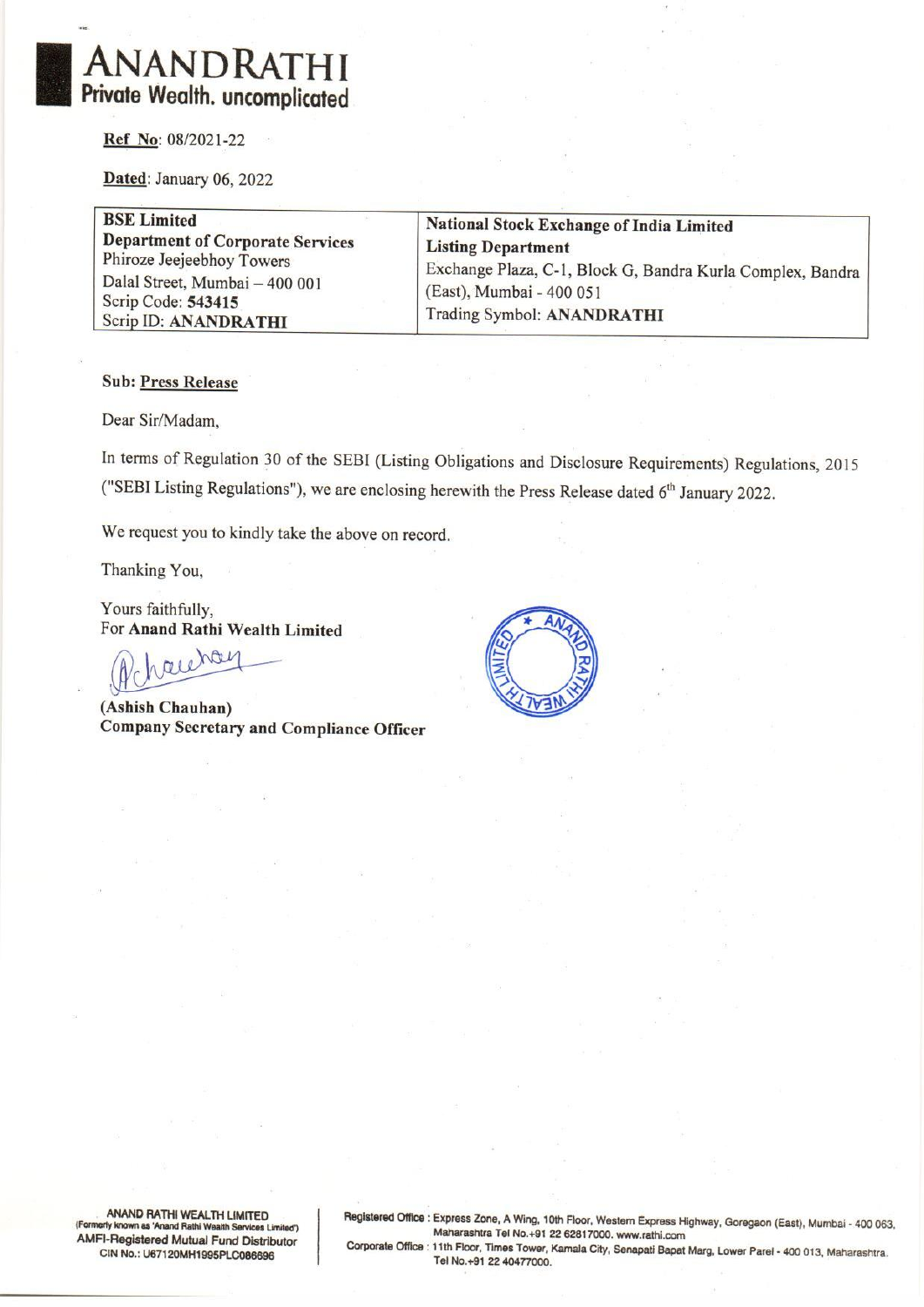# ANANDRATHI Private Wealth. uncomplicated

## **PRESS RELEASE**

## **Anand Rathi Wealth Reports Results for the Quarter and Nine Months Ended 31st December 2021**

#### **Consolidated Q3 FY22 Revenue from Operations stands at Rs. 108.66 Crores, PAT stands at Rs. 32.04 Crores.**

**Mumbai, January 06, 2022:** Anand Rathi Wealth Limited (ARWL) is happy to announce its first financial results post listing of it's shares for the quarter and nine months ended 31<sup>st</sup> December 2021 and also declared interim dividend of 100% (Rs 5 per share).

#### **Financial Performance Highlights (Consolidated) –**

- Total Revenue for 3 months Oct-Dec, 21 was Rs. 108.66 Crores, recording a healthy growth of 55% YoY. Revenue for 9 months Apr to Dec, 21 at Rs. 310.88 Crores, recorded growth of 54% YoY.
- Profit after Tax (PAT) for 3 months Oct-Dec, 21 was at Rs.32.04 cr was up by 144% YoY and for 9 months Apr to Dec, 21 at Rs. 92.20 Crores was higher by 168% YoY.
- Operating cash flow for 9 months Apr to Dec, 21 was Rs. 86.20 Crores.
- Basic EPS for 9 month Apr to Dec, 21 was Rs. 22.21.
- Annualised ROE (Return on Equity) was 39.5%.

#### **Financial Performance Highlights (Standalone) –**

- Total Revenue for 3 months Oct-Dec, 21 was at Rs. 104.31 Crores, higher by 60% YoY and for 9 months Apr to Dec, 21 at Rs. 298.62 cr, is up by 56% YoY.
- Profit after Tax (PAT) increased to Rs. 31.87 Crores and by 152% YoY during the 3 months Oct-Dec, 21 and increased to Rs. 91.41 Crores by 151% YoY during 9 months Apr to Dec, 21.

#### **Business Highlights –**

#### Private Wealth (PW) Vertical:

- Number of active client families increased by 13% to 6,910 during 9 months Apr-Dec, 2021.
- AUM is increased to Rs. 31,348 Crores as on 31<sup>st</sup> Dec 21, YoY growth of 28%.
- Share of Mutual Funds in AUM increased from 54% to 58% during 9 months Apr-Dec, 2021.
- Number of RMs increased from 233 as on  $31<sup>st</sup>$  March 21 to 253 as on  $31<sup>st</sup>$  Dec 21.

#### Digital Wealth (PW) Vertical:

- AUM increased by 38% YoY to Rs. 823 Crores.
- Number of Client Engagement Partners (CEPs) increased to 319 with 3,541 active clients.